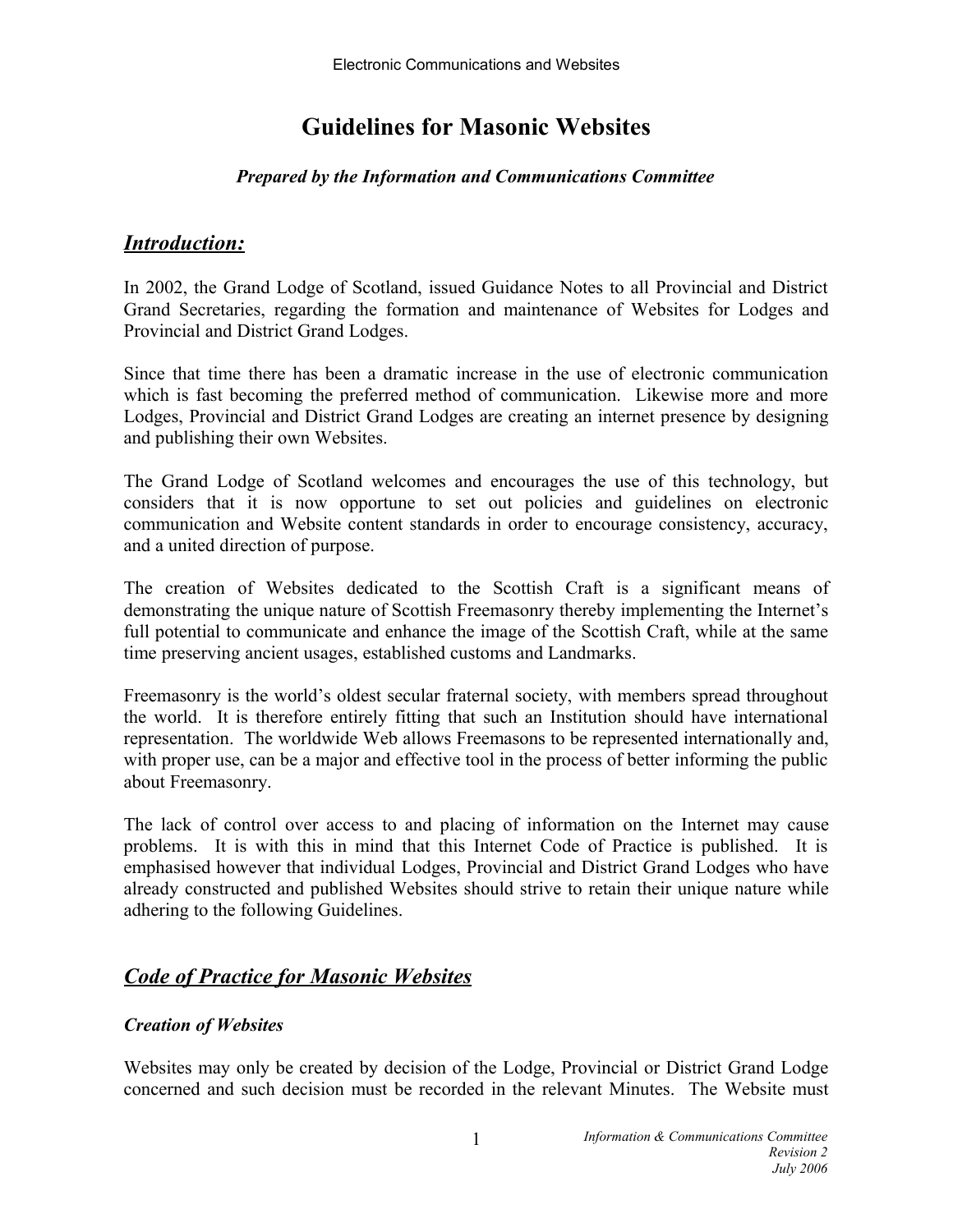focus only on the relevant Lodge, Provincial or District Grand Lodge and should be centred on its events.

The Website should use tasteful colour schemes, standard fonts (a font on a Lodge PC may not be on a visitor's PC, and the default font may alter design intentions) and small quickload graphics. Links should not be ambiguous, but should be clearly marked. Avoid the use of a link which is not finished - nothing is more frustrating to a surfer than a graphic which says "UNDER CONSTRUCTION".

Where a Lodge, Provincial or District Grand Lodge makes use of 'free space' for a Website and/or a 'free' guest book and/or counter it must ensure that all such pages are free of advertisements. Where such 'free' facilities are used they must be regularly reviewed to ensure that no inappropriate material appears on the Website. For a small monthly fee most ISPs (Internet Service Providers) will remove advertising from 'free' guest books and this is to be strongly encouraged.

It should be remembered that Websites are available to any member of the public and are subject to differing human interpretations. Considerable planning will therefore be required and care should be taken that views put forward reflect the practices and policies of The Grand Lodge of Scotland. It should be recognized that any "Masonic" Website produced will undoubtedly be seen as reflecting the views of the "parent" body regardless of who has set up that Site.

No duplication of the information found on the Grand Lodge Website will be permitted. However Lodges, Provincial and District Grand Lodges are encouraged to establish a link to the relevant page(s) of the Grand Lodge Website.

Names, addresses, telephone numbers, email addresses, personal details or photographs of living individuals must NOT be entered on the Website without the written permission of that individual. It is appreciated that this may prove difficult when, for example, the use of a group photograph is being considered. In that case, the Lodge, Provincial or District Grand Lodge should satisfy itself that every effort has been made to obtain permission from everyone concerned prior to the photograph being used.

Lodge summonses, which contain personal details, must not be posted on the open pages of the Website, though there would be no objection to a 'news' page commenting on what in general is to happen at the next meeting e.g. the election of Office-bearers, a talk or which ceremony is to be worked (without giving the candidates' details). Similarly Lodge Minutes and accounts may not be posted on open pages.

Care should be taken to ensure that the Website is kept up to date and is always relevant. 'Old news' ought to be removed regularly and, if thought to be of continuing interest, can be placed in an archive page.

Care should also be taken over the inclusion of copyright material. Copyright subsists not only in the printed word (not just books but also newspapers, magazines and pamphlets) but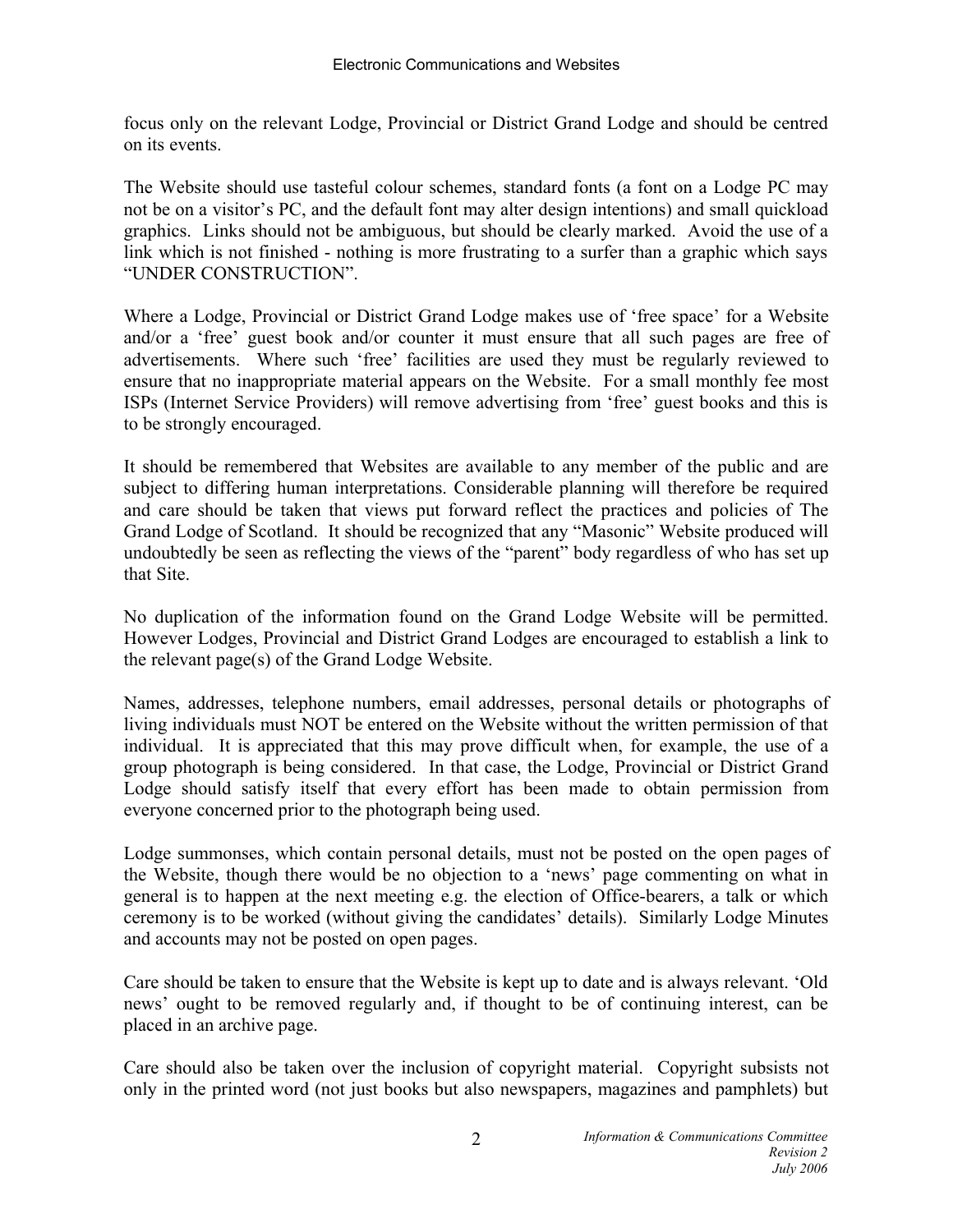also in 'images' such as photographs and art works. If such material is to be used the copyright holder's permission must be obtained. Failure so to do can lead to potentially expensive court proceedings!

If a Website includes a 'visitors book' or 'comments page' these should be carefully and regularly monitored. Any items including profane, religious, political or anti-Masonic comments should be removed as soon as practicable.

Should it be intended that the Website will provide links to other Masonic Websites the authenticity and propriety of these other Websites MUST be checked prior to the inclusion of such links.

### *Responsibility for Content*

All policy and management decisions made in respect of the Website should be recorded in the Minutes of the relevant Committee, or the Minutes of the Lodge, Provincial or District Grand Lodge where no Committee is specifically charged with responsibility for the Website.

### *Copyright*

Each page of the Website should display the copyright symbol © together with the appropriate text, e.g. Lodge xxxxxx 2006 (the date should reflect the period for which the Website and/or page has been in existence: e.g. 2003-2005 etc)

### *Maintenance of Website*

The person who is entrusted with day to day control of the Website should be named within the Website and an e-mail address must be provided for contact to resolve technical matters. He should also be designated as the 'Web Master'. Honoraria cannot be paid from Lodge funds for services rendered by a Web Master. However it is competent for a Lodge to engage a 'Web Master', who need not be a member of the Craft, on a commercial basis and for the fees incurred to be met from the General Fund of the Lodge. Similar provisions apply to Provincial and District Grand Lodges.

Another e-mail address may be provided in order that matters of a non-technical nature might be brought to the attention of those responsible for the contents of the Website. The duties of the Web Master are of a technical nature and are appropriate to one individual whereas responsibility for the content of the Website lies, initially, with the relevant Committee and ultimately with the Lodge, Provincial or District Grand Lodge.

It is recommended that, if possible, these two functions be kept separate and distinct so that it is clear who is responsible for the technical maintenance of the Website and who is responsible for the content. Where it is desirable for a Lodge, Provincial or District Grand Lodge to have only one 'point of contact' this should be the Web Master in which case he will have the additional responsibility of referring matters of a non-technical nature to the relevant Committee, Lodge, Provincial or District Grand Lodge for consideration.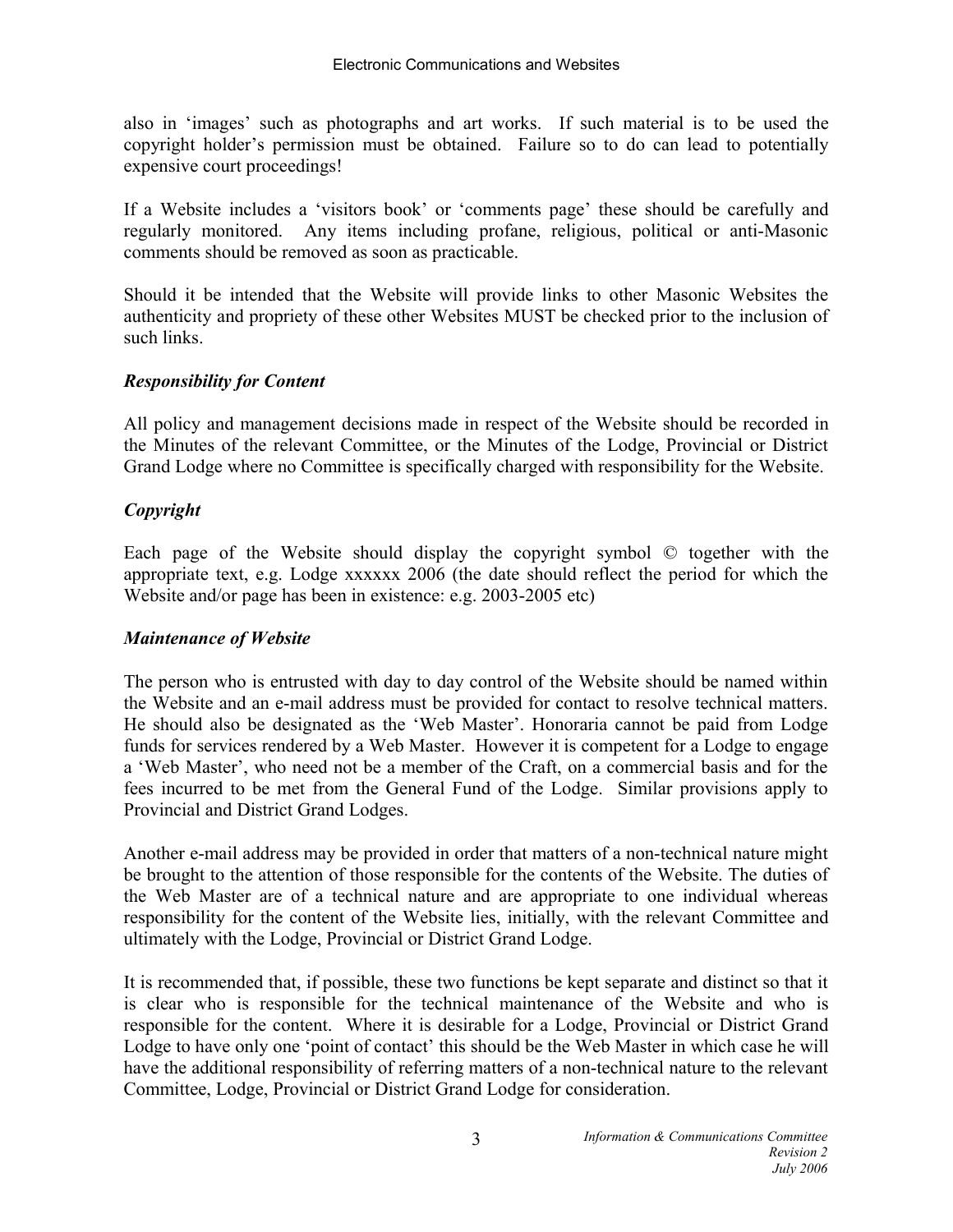Should permission be granted by any individual or organization (Masonic or not) to reproduce any material on a Lodge, Provincial or District Grand Lodge Website, ownership of that material must be clearly attributed immediately following the text, image etc. The copyright symbol © should always be inserted with the details of the copyright holder.

### *Copyright and Intellectual Property*

Websites must not, under any circumstances publish material which is the property of The Grand Lodge of Scotland, e.g. articles from Year Books, photographs and other images, and other publications. Where a Lodge, Provincial or District Grand Lodge wishes to reproduce material which is the property of Grand Lodge permission must be obtained from Grand Secretary prior to reproduction on the Website.

It is recommended that each Website should include a clear Statement as to Copyright and setting out the Terms & Conditions pertaining to that Website. A specimen Statement is attached.

# *Privacy Policy*

It is appropriate for each Website to include a Statement detailing that Website's 'Privacy Policy'. Like the Statement on Copyright and Terms & Conditions (see above), the Privacy Policy Statement is intended to remove doubt and ambiguity. Both are designed to provide some protection for unintended omissions, errors etc. as well as preserving Lodge 'property' and the property of those who have contributed to the Site.

# *Masonic e-mailing*

It is important to note that under NO circumstances should any attempt be made by Scottish Constitution brethren to correspond - whether by e-mail or otherwise - with any other Grand Lodge recognised by The Grand Lodge of Scotland or any Daughter Lodge under such other Grand Lodge (unless the necessary formal approval has been obtained beforehand), for so to do would contravene accepted Masonic protocol.

The following points present some simple guidelines for electronic mail etiquette without setting out any particular styles or rules. Rather they comprise an attempt to highlight important issues affecting electronic mail.

Users should never send anything they would not want to see in the next day's newspaper! There are no security guarantees with electronic mail. Avoid sending ANY confidential or sensitive information via e-mail. Remember, it is very easy for someone to forward messages someone else thought were confidential!

When the sender is upset or angry the intended message should carefully be reviewed after he has had time to calm down.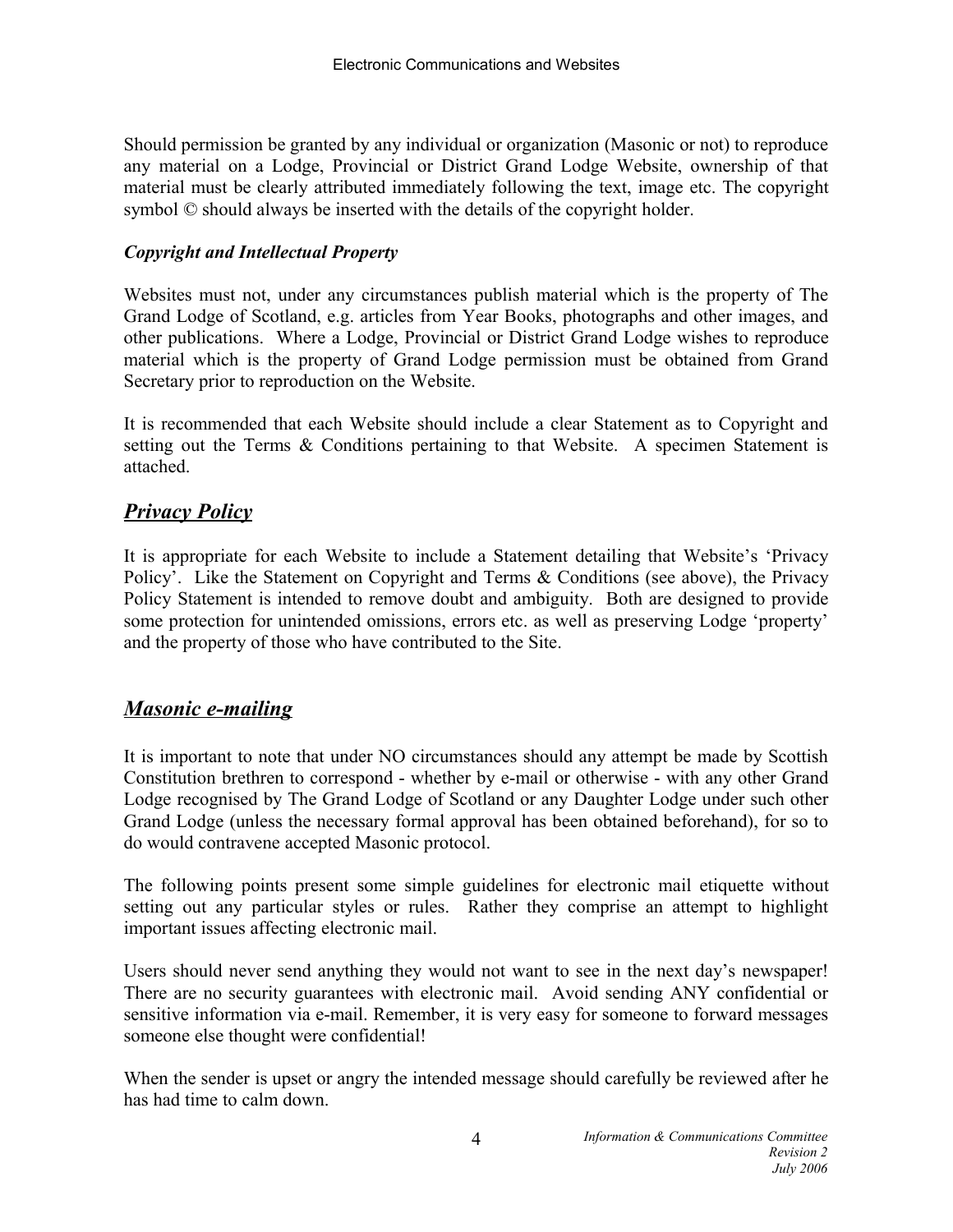Abusive, harassing or threatening messages must not be sent.

Be cautious when using sarcasm and humour as without the benefit of facial expressions and tone of voice they do not translate easily or effectively through e-mail.

Keep messages and replies brief.

Always use e-mail in a professional manner. Remember that the sender cannot always control where his messages might be sent.

Do not send chain letters through e-mail – and this includes any message containing a request to circulate such letters or the information therein to various other people.

Don't leave an e-mail account open when the computer is not in use as anyone could sit down at that keyboard and send out any libellous, offensive or embarrassing message ostensibly under the name of the computer owner!

Don't send replies to "all recipients" unless there is a very specific need for everyone to receive the message. It wastes disc space, clutters up inboxes and can be annoying.

Avoid including all recipients in the 'to' box as this could result in the circulation of private email addresses of colleagues without their prior consent – and this might constitute a possible breach of the Data Protection Act. Mark mail as "cc'd" as this shows others have been copied in. Including the address in the sender's "bcc" protects the recipient's e-mail address.

When replying, keep messages brief and to the point. Don't reproduce a message in its entirety. Be selective as to what is reproduced and only do it as needed.

Remember that the laws affecting copyright, defamation, discrimination and other forms of written communication also apply to e-mail.

Use "receipt requested" sparingly as some might view it as a sign of distrust. It is perfectly acceptable to use it if there is reason to question whether the intended recipient will log on to receive the message.

Check all e-mail regularly and, whenever possible respond to incoming mail.

Senders should briefly identify and describe themselves if the recipient doesn't already know who the sender is.

Be aware that e-mail can be archived and, under certain circumstances, may not be secure. Internet Service Providers will generally protect the confidentiality of their subscribers' email. However many companies and employers consider employee e-mail sent over the office network to be company property and therefore subject to scrutiny, and that can result in problems both for the sender and the recipient. Remember that all archived e-mail can, if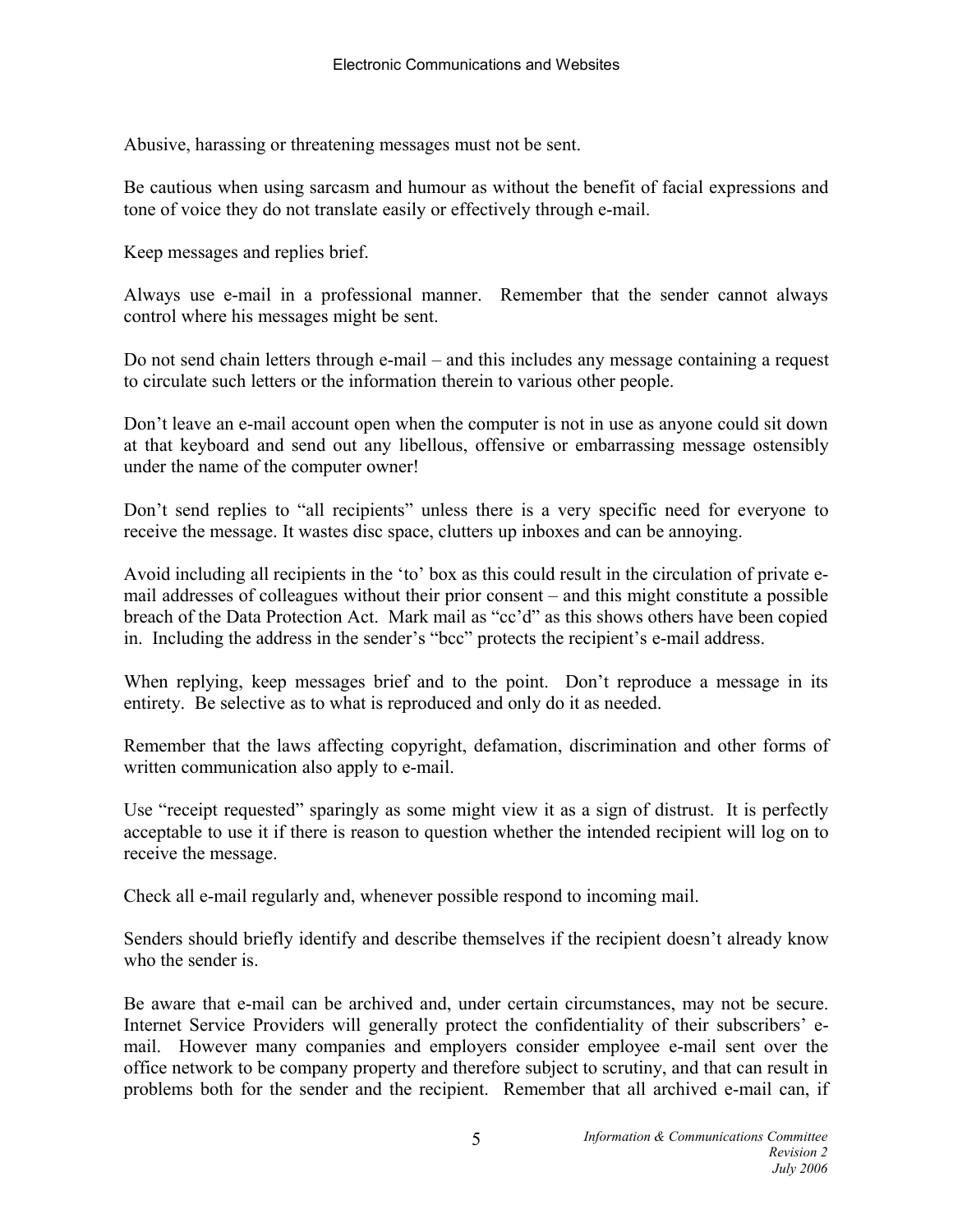necessary, be legally obtained by authority of the relevant court and may thereafter become public, with potentially serious consequences.

Avoid labelling your e-mail as "Urgent" or "Priority" unless it really is.

Use capital letters sparingly as using them for an entire message can be perceived by many as equivalent to SHOUTING - and can make e-mail harder to read.

# *Suggested Statement of the Website Copyright Terms and Conditions*

"This and the following pages contain information about Lodge xxxxxx (hereinafter referred to as the 'Lodge') copyright and links to external Websites. They also contain an important liability disclaimer.

### **Copyright**

The information contained on this Website is the copyright © property of the Lodge (unless stated otherwise) and is protected by international copyright laws.

The Lodge Website is provided for personal, private and non-commercial use only. No user or recipient has any right to modify, copy, distribute, transmit, display, perform, reproduce, publish, license, create derivative works from, transfer, exchange or sell any information, material, software, images, graphics or source code obtained from the Lodge Website.

No part of the Lodge Website may be reproduced in any form whether electronically or otherwise (other than temporarily in the course of using the Website) without the express prior written consent of the Lodge.

### **Links to External Web Sites**

The Lodge has included, or may include, links to third party Internet Websites controlled and maintained by others. When accessing these links the user leaves the Lodge Website. These links are included solely for the convenience of users and their presence does not constitute any endorsement by the Lodge of the Websites linked or referred to nor does the Lodge have any control over, or responsibility for, the content of any such Websites.

### **Liability Disclaimer**

The Lodge Website is produced and made available in absolute good faith. For the avoidance of any doubt, neither the Lodge nor any of its Trustees, Office-bearers or members give or make any representations or warranties of any kind, whether express, actual or implied, in relation to all or any part of the Lodge Website or any contents thereof or any Website or Websites to which the Lodge Website is linked. All warranties and representations of every kind and howsoever arising are hereby absolutely and expressly excluded to the fullest extent permitted by law.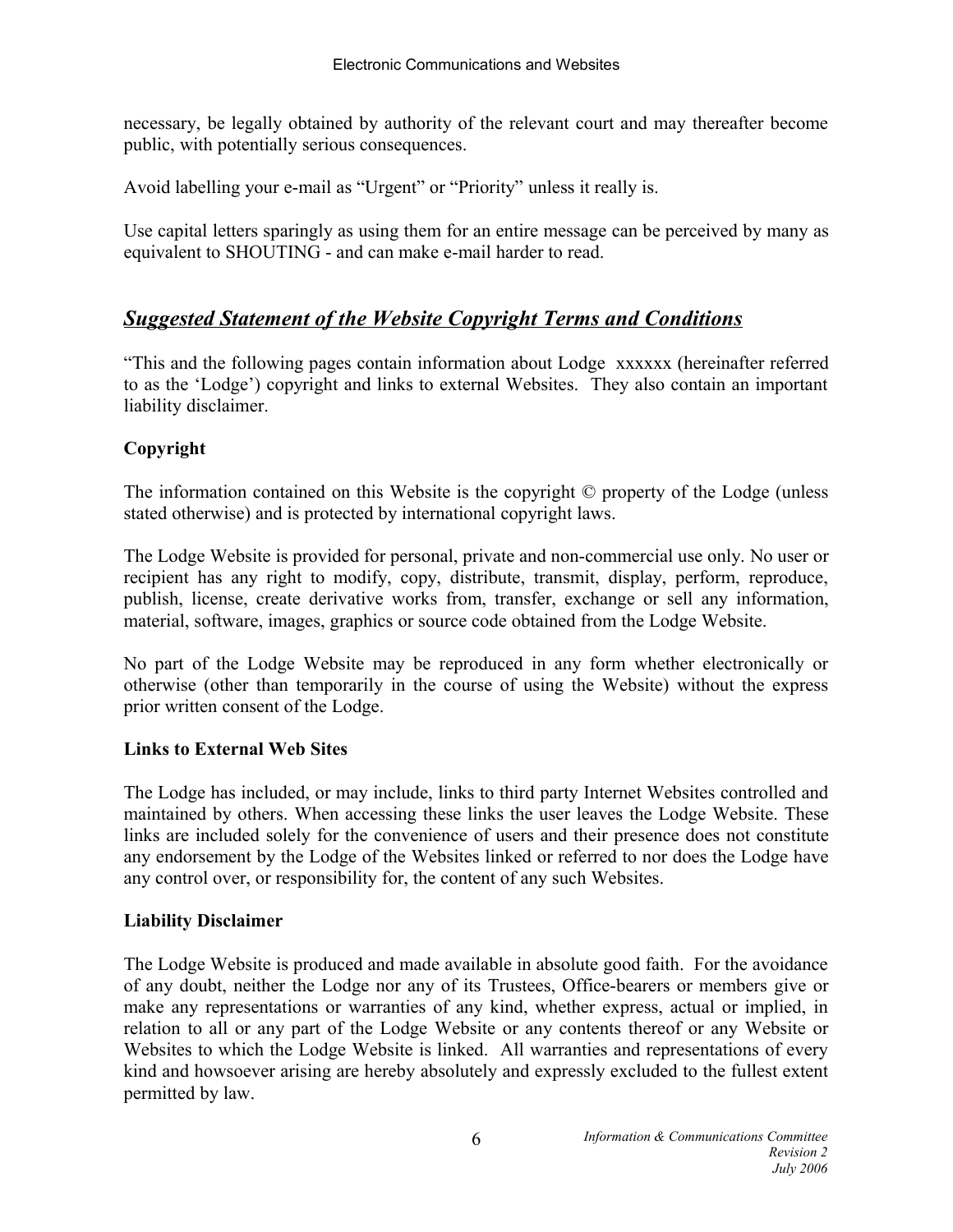Liability for material reproduced on the Lodge Website remains with the author(s) and/or originator(s) of the material concerned and not with the Lodge. Responsibility for errors and/or omissions in all material remains with the author(s) and/or originator(s) and not the Lodge.

The content of the Lodge Website does not constitute the dispensation or giving of any kind of advice, recommendations or guidance by or on behalf of the Lodge and must not be relied upon in making, or refraining from making, any decision.

There is no guarantee that the Website will be free of infection whether by viruses or from any other cause or source which may be harmful or destructive. All parties use the Lodge Website entirely at their own risk and without recourse to the Lodge, its Office-bearers, Trustees and members or any of them.

To the fullest extent permitted by law, the Lodge and, separately, its Trustees, Office-bearers and members, all jointly and severally, hereby disclaim all liability (howsoever arising) in connection with any loss or damage, arising out of or in connection with any use of, or inability to use, all or any part of the Lodge Website or any site to which the Lodge Website is linked or any action taken (or not taken) as a result of access to the use of any of these.

### **Editorial Control**

The Lodge can exercise editorial control only over material commissioned and/or produced by it. The Lodge cannot, under any circumstances, change, add to, or subtract from, any material previously produced by others, that is prior to reproduction by the Lodge. Errors and omissions in such previously reproduced material are the responsibility of the original author or commissioning body and not the Lodge. Errors and omissions in material reproduced on the Lodge Website which do not occur in the original material should be brought to the attention of the Web Master. If correction is required, the full text of the original material, author, source, dates and place(s) of primary publication must be submitted to the Lodge which will then make appropriate adjustments and corrections having regard to the submission.

### **Lodge xxxxxxxx No. xxxx**

All references in the Lodge Website and in these pages to "the Lodge" include references to all of the members of the Lodge and the Lodge Trustees and Office-bearers, all jointly and severally. Lodge xxxxxxx No. xxxx is a Daughter Lodge of The Grand Lodge of Scotland and that Grand Lodge is the ultimate authority on all matters relating to Scottish Freemasonry."

# *Privacy Policy*

**Privacy**